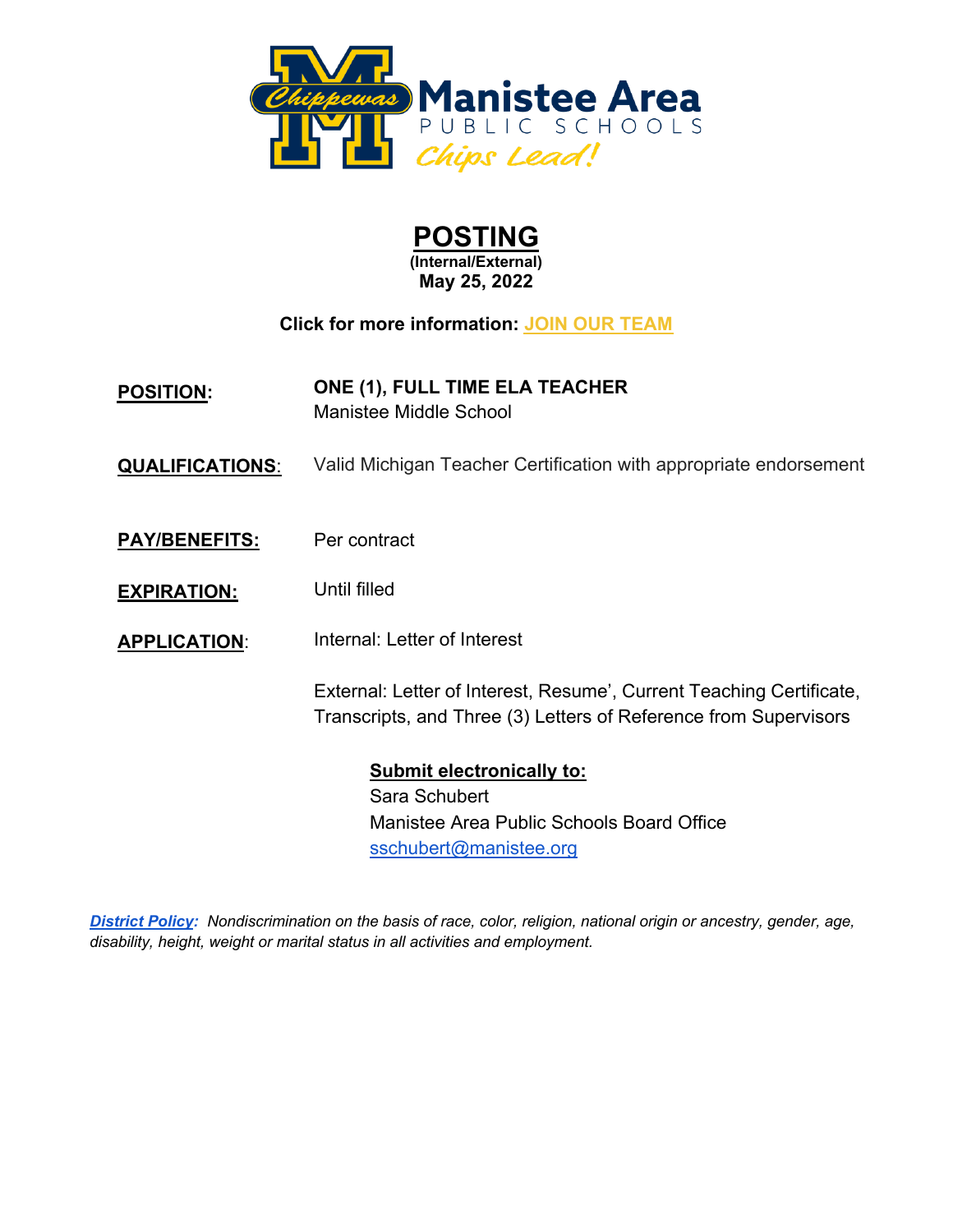### The Leading Edge: MAPS Points of Pride

- > PowerLearning 1:1 MacBook & iPad Program for all students
- > Apple Distinguished Schools (Kennedy Elementary & Manistee Middle/High School)
- > Data Driven Instruction: NWEA, DRA2+, QRI, & Authentic Literacy **Writings**
- > High Quality & Ongoing Professional Development and Coaching & Peer Visits/Instructional Rounds
- > Guaranteed and Viable Curriculum Resources - Collaborative Class rooms Making Meaning and Being a Writer, Adolescent Critical Readers Intervention (ACRI), Bridges Math, Math Recovery/AVMR, and I Inquiry-based Science (Seeds of Science/Roots Of Reading)
- > New Teacher Mentor Programs for 5 Years
- > Competitive Pay Scale & Benefit Package
- > After School Opportunities: Coaching & Tutoring
- > MAPS CareConnect behavioral health programming, SafeNet, on-site Child & Adolescent Health Center, and SEL curriculum K-12
- > Shared Vision of High Expectations to Increase Student Achievement
- > Safe and Orderly School Environment
- > Highest Achievement Scores in the County
- > Commitment to Low Class Sizes (ranges from 22-28)
- > Award Winning Athletic and Band Programs
- > Advanced Placement, Career & Technical Education, & Dual Enroll ment opportunities at MMHS
- > Strong parent/teacher partnership (ATP) and MMHS Boosters supporting learning trips & community enrichment
- > High quality professional development, coaching, and professional learning communities

## Chips are RACK our Culture

As Manistee Chippewas we are all leaders in our own way. Chips Lead at school, with friends, in the community by developing healthy relationships, using responsible decision-making and respectful communication.

- **T | TRUSTWORTHY** Chips are reliable, honest, and dependable
- **R | RESPECTFUL** Chips are considerate of the beliefs and opinions of others
- **A | ACCEPTING** Chips welcome diversity without judgment
- **C | COOPERATIVE** Chips work together towards common goals
- **K | KIND** Chips are thoughtful, helpful, and appreciative

**"TRACK"** is the Manistee Area Public Schools global, district-wide, leaders platform that all educators, staff and students follow throughout their Chippewa Journey. This initiative is connected to course curriculum, extra curricular programs, disciplinary procedures, and internal culture.



Jefferson Elementary : K-2





## Our Mission

Chips lead by providing an inclusive, high-quality, diverse educational environment that inspires and fulfills the goals of all learners at every stage of their journey.